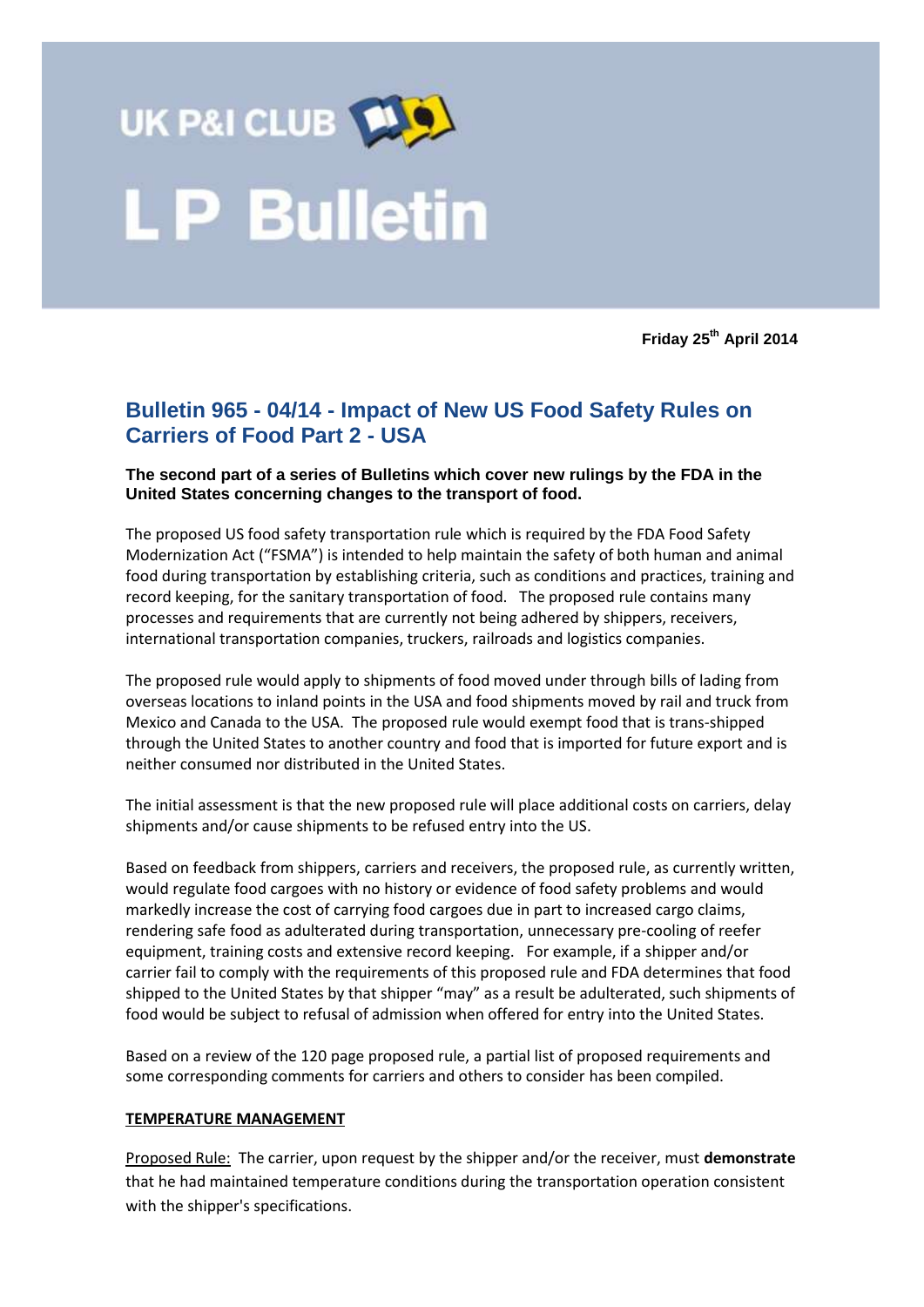### *Comments:*

*Will the carrier be required to provide microprocessor downloads and event logs that are in violation of the carrier's claims policy.* 

*Will safe shipments of food be rendered adulterated if the recorded temperatures deviate from the optimal temperature but never come close to a temperature that would render the food as unsafe for human or animal consumption?* 

*Will an avalanche of cargo claims be filed for failure to demonstrate that the carrier maintained optimal temperature conditions within the shipper's specifications? For the vast majority of food shipments, the shipper specified thermostat setting is for maintenance of the quality and condition of food and not for the safety and wholesomeness of the food. Upper temperature limits for the carriage of the food are generally not specified.* 

# **PRECOOLING REEFER EQUIPMENT**

Proposed Rule: The rule would require the carrier to **pre-cool** each mechanically refrigerated freezer and cold storage compartment as specified by the shipper before offering a vehicle or transportation equipment with an auxiliary refrigeration unit.

*Comment: The proposed rule requiring that all reefer equipment be pre-cooled would be in direct conflict with the equipment pre-cooling policies of some international carriers. When perishable cargo is loaded in a hot humid ambient environment, moist air can enter the interior of the pre-cooled container when the doors are opened. Moisture, in turn, can condense on the interior surfaces of the pre-cooled container and 'rain" on the exposed cargo. In an apparent contradiction, the proposed rule also states that if the interior of reefer equipment exhibits any signs excess water under which food may become contaminated, the reefer equipment would not generally be considered to be in an appropriate sanitary condition for the transport of food.*

# **EQUIPMENT DESIGN & CLEANING**

Proposed Rule: The design of transportation equipment used in transportation and the materials used in their manufacture must be suitable and adequately cleanable for their intended use. The food contact surface coatings on vehicles or transportation equipment that are not corrosion resistant or are flaking or chipping could contaminate food due to chemical contamination or by causing the food to become unfit, and **would render the vehicles or equipment as not suitable for their intended use**.

# *Comments:*

*If the caustic wash solutions used in processing facilities are used to wash reefer trailers and containers, will the materials used in manufacture of the reefer equipment be suitable? In the*  last few years, there have been substantial food losses and claims due to the corrosion of *aluminium alloys used in the manufacture of some reefer containers.* 

*"How clean is clean" with respect to the trailer, railcar or container and the refrigeration unit? Will the equipment need to be microbiologically clean?* 

*Will limitations be specified for the use and design of specific transport vehicles for the carriage of food?*

*Will limitations be specified with regard cross contamination and equipment used for previous shipments? Will backhauls be limited to specific cargoes?*